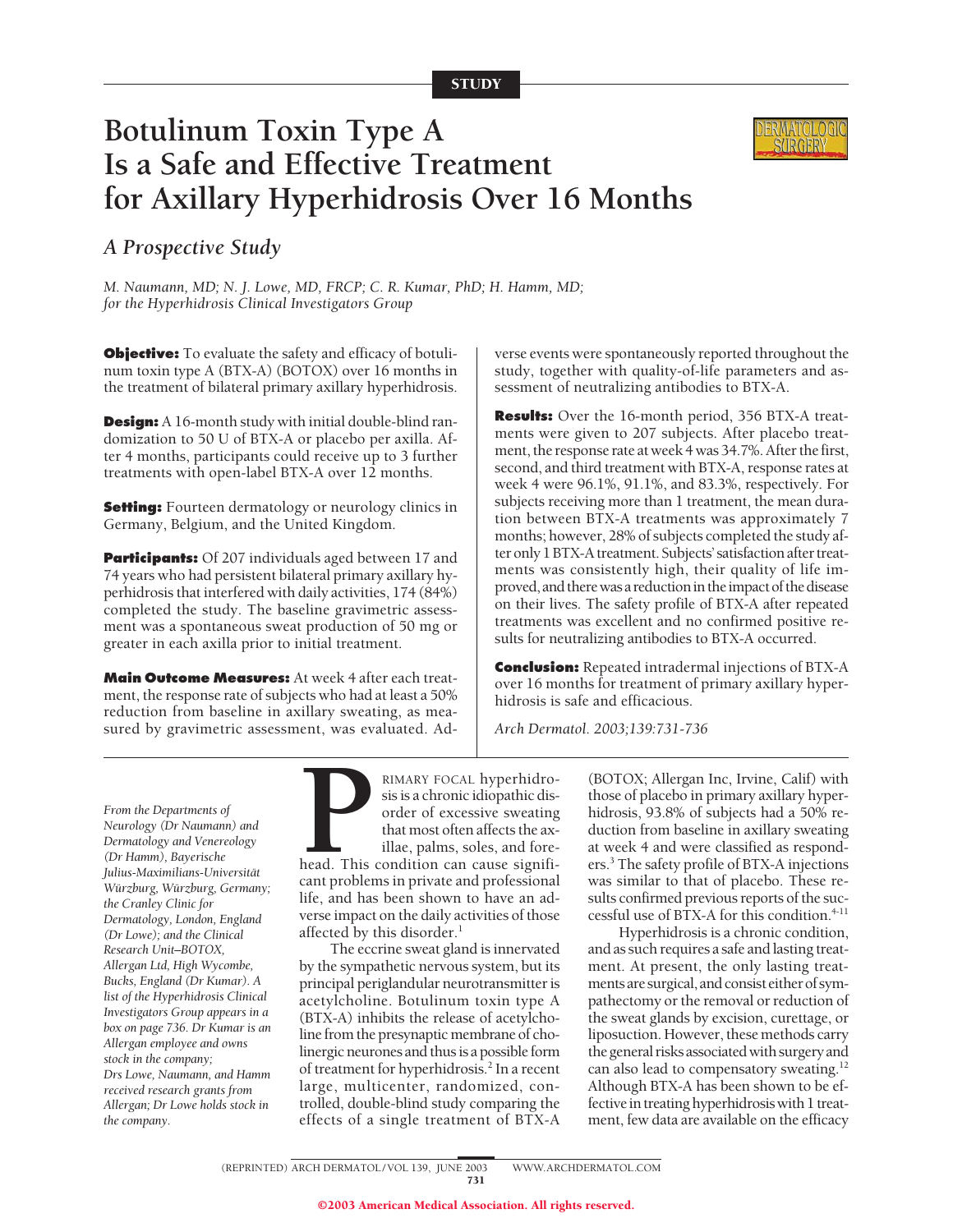and safety of repeated treatments. In addition, there has been no formal assessment of antibody formation after treatment, which is a theoretical risk due to the protein content of BTX-A. Furthermore, systematic quality of life (QOL) information after repeated treatments was not previously known. All these points are covered in this study, whose objective was to evaluate the safety and efficacy of BTX-A over 16 months for the treatment of bilateral primary axillary hyperhidrosis.

## METHODS

## **STUDY SETTING**

This study was carried out at 14 dermatology or neurology clinics in Germany, Belgium, and the United Kingdom in compliance with the ethical principles of the Declaration of Helsinki (October 1996); with the informed consent regulations of each participating country; and with the International Conference on Harmonization of Good Clinical Practice guidelines. All subjects who wished to participate in the study gave written informed consent prior to any study-related procedures.

#### **PARTICIPANTS**

Subjects could be included in the study if they were aged between 18 and 75 years and had idiopathic persistent bilateral primary axillary hyperhidrosis that interfered with their daily activities. Spontaneous sweat production in each axilla of at least 50 mg, measured over 5 minutes at room temperature and at rest, was required prior to initial treatment.13 Women of childbearing potential had to have a negative urinary pregnancy test prior to each study treatment. Only subjects who continued beyond their initial double-blind treatment were included in this study report.

#### **STUDY DRUG TREATMENT**

Initially, subjects were randomly assigned to receive either 50 U of BTX-A per axilla (a total dose of 100 U) or placebo in a doubleblind manner. The dilution used was 4 mL of unpreserved 0.9% sterile sodium chloride solution per 100-U vial. The hyperhidrotic area was identified using the Minor iodine-starch test, and BTX-A or placebo was administered by means of 10 to 15 intradermal injections distributed evenly within the hyperhidrotic area.<sup>14</sup> Subjects were followed up for 16 weeks (the method used during this phase is provided in detail with the publication of the study results<sup>3</sup>). After the 16-week follow-up visit, subjects could receive up to 3 additional open-label treatments with BTX-A. They were treated when they requested it, provided that sweat production in each axilla was at least 50% of the baseline value recorded at their entry into the study. Moreover, at least 16 weeks had to elapse between treatments and no treatments were permitted after week 48. Subjects were assessed at weeks 4 and 16 following each treatment. All subjects completing the study had an exit visit at week 68.

## **EFFICACY PARAMETERS**

The primary efficacy parameter was the percentage of treatment responders. This was defined as subjects who showed a reduction in axillary sweating of at least 50% of their baseline value recorded immediately prior to the most recent treatment, measured by gravimetric assessment of spontaneous axillary sweat production over 5 minutes at room temperature and at rest. The primary end point was week 4 after treatment. Other efficacy assessments included the percentage change from baseline in sweat production; the mean raw gravimetric values at each assessment; the mean duration of effect (time between treatments); the

change in the size of the sweat-producing area (measured by the Minor iodine-starch test); the subjects' global assessment of treatment satisfaction (based on a 9-point scale, from+4 for complete abolishment of signs and symptoms to−4 for a very marked worsening of signs and symptoms); and serum antibody testing for BTX-A–neutralizing antibodies using a standard mouse protection assay.

#### **SAFETY PARAMETERS**

Safety was assessed by the incidence and severity of spontaneously reported adverse events (AEs) and measurement of vital signs (blood pressure, heart rate, and body temperature).

#### **QOL ASSESSMENTS**

Quality-of-life assessments of the impact of hyperhidrosis on various aspects of the patient's life (eg, daily activities, work/ productivity, and satisfaction with treatment) were carried out using the Short Form-12 (SF-12) questionnaire<sup>15</sup> and the Hyperhidrosis Impact Questionnaire,<sup>16</sup> an instrument developed by the University of Würzburg and Allergan, Inc. This report addresses satisfaction with BTX-A treatment compared with previous treatments; satisfaction with ability to perform work activities; limitations while in public places; limitations while meeting people for the first time; and number of times per day a change of clothes is needed.

#### **STATISTICAL ANALYSIS**

A target number of subjects of 200 was considered sufficient to provide data on longer-term safety (over 16 months). All efficacy and QOL data were summarized by treatment cycle using descriptive statistics and frequency tables. All analyses were intent to treat, ie, outcomes were analyzed for all subjects who were randomized to treatment. For the gravimetric assessment, missing values were replaced using the last-observation-carriedforward method. Measurements taken immediately prior to each treatment were considered the baseline data for that cycle and bilateral values were averaged for each subject at each time point. For the primary parameter of treatment responder rates, the 95% confidence interval was calculated. Within-group changes from baseline were tested at the .05 level against the null hypothesis that there was no change from baseline. The duration of effect was assessed by calculating the mean time between 2 consecutive treatments.

For the QOL questions relating to the impact of hyperhidrosis on limitations in meeting people for the first time and being in public places, a scoring system from 0 (no limitations) to 4 (extremely limited) was used. For assessment of patient satisfaction the proportion of subjects responding that they were "very or somewhat satisfied" or "much more or somewhat more satisfied" was calculated for each parameter. Means (SDs) were calculated using the total number of subjects who answered a particular question as the denominator.

The safety analyses included all subjects who received at least 1 treatment with BTX-A or placebo. All AEs were tabulated and summarized by relationship to study treatment and severity (mild, moderate, and severe). For the analysis of AEs by treatment cycle, events were counted in the treatment cycle in which they first began. For blood pressure, heart rate, and body temperature, mean baseline values and mean changes from baseline (measurement prior to each treatment) were calculated for each treatment cycle.

#### **RESULTS**

#### **STUDY POPULATION**

A total of 207 subjects were enrolled in 14 dermatology or neurologycentersinEurope:6inGermany,6intheUnited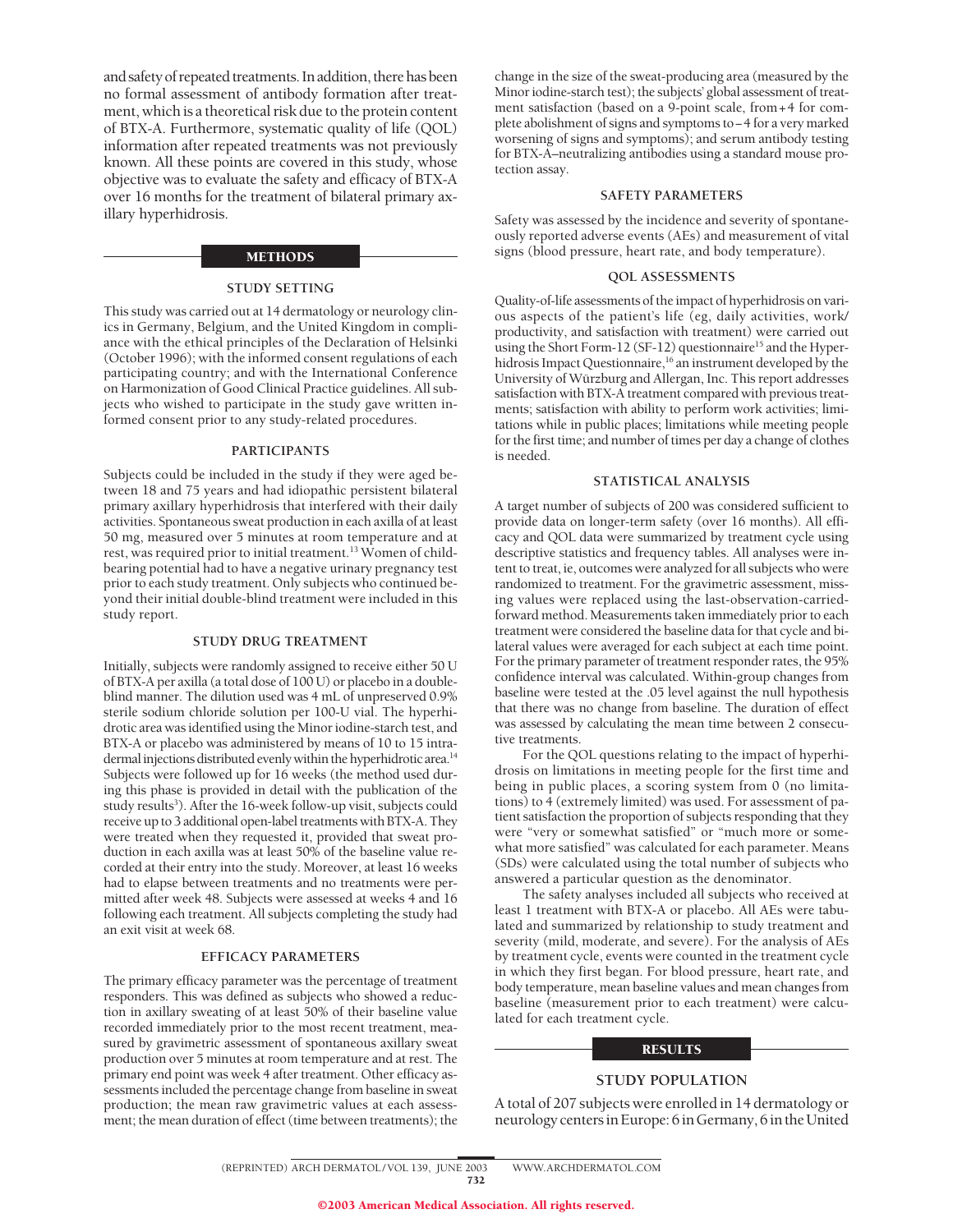Kingdom, and 2 in Belgium. A total of 356 BTX-A treatments were given during the 16-month study period. Of the 207 study subjects, 38.6% (80) had 1 treatment, 44.9% (93) had 2 treatments, 14.5% (30) had 3 treatments, and 1.9% (4) received only placebo during the study period. None had the maximum of 4 treatments allowed. Eighty-four percent of the subjects (174/ 207) completed the 16-month study. Only 33 subjects discontinued: 1 because of an AE not related to treatment, 1 because of pregnancy, 1 because of protocol violation, 1 because of a lack of efficacy, and 17 because of other reasons (eg, failure to return for a scheduled visit, not meeting the treatment criteria although additional treatment was wanted, and personal reasons); 12 were lost to follow-up.

The overall mean age of the population was 31 years. There were similar numbers of men and women enrolled (46.4% [96/ 207] and 53.6% [111/207], respectively), and the population was primarily white (98.1%, 203/207).

## **EFFICACY RESULTS**

The response rates following each treatment with BTX-A were consistently high and were substantially better than the response rates following treatment with placebo (**Figure 1**). Although only descriptive statistics were performed, there appears to be no major diminution of effect with repeated treatment cycles. Response rates were 96.1%, 91.1%, and 83.3% at week 4 after the first, second, and third treatments, respectively, compared with 34.7% after treatment with placebo. A similar pattern was seen for the mean percent change from baseline in sweat production and the mean raw values at each visit, with BTX-A causing a greater reduction in these values than placebo (**Table 1**). The size of the hyperhidrotic area, as measured by the Minor iodine-starch test, also markedly decreased following each treatment with BTX-A (Table 1).

A prolonged duration of effect was seen following each BTX-A treatment, with an overall mean duration of 30.6 weeks between any 2 consecutive treatments (range, 15.4-51.3 weeks). However, this calculation only applies to subjects who received at least 2 BTX-A treatments, and 28% of subjects who completed the 16 month study period did not receive additional treatments. In a substantial proportion of subjects the effect duration may thus be considerably longer.

Subjects rated their satisfaction with BTX-A treatment very high. Mean scores at week 4 were+3.5,+3.4, and+3.3 after the first, second, and third treatments, respectively. This indicates marked improvements in the subjects' assessment of their signs and symptoms. In comparison with placebo, assessments of treatment satisfaction showed little change from baseline (a mean rating  $of +1.4$  at week 4).

Of the 207 subjects treated over the 16-month study period, only 1 possible seroconversion from negative to positive for neutralizing antibodies to BTX-A occurred. This subject had a negative antibody test result at enrollment and a positive result at the end of the 16 months after 1 treatment. However, this subject was still classified as a responder on completion of the study and did not receive additional treatments. However, subsequent test results during follow-up after completion of the study were negative for BTX-A antibodies after completion of the study. Furthermore, this subject was retreated with BTX-A after the end of the study and still showed a marked response to



**Figure 1.** Incidence of treatment responders (ie, subjects who experienced at least a 50% reduction in axillary sweating from baseline). CI indicates confidence interval; BTX-A, botulinum toxin type A.

treatment, with a reported complete disappearance of axillary sweating 7 days after injection.

## **SAFETY RESULTS**

The safety profile of BTX-A was excellent, with no increase in the number of AEs with additional treatment cycles. Of the 49.3% of subjects (102/207) who reported at least 1 AE, 13.5% (28/207) reported events that were considered treatment related (**Table 2**). The most common AE was infection (predominantly common cold), followed by flu syndrome, and a perceived increase in nonaxillary sweating (which occurred at several sites including the forehead, hands, face, feet, back, chest, trunk, and groin). The latter was the most common treatment-related AE, with an incidence of 4.3% (9/207), although no clear pattern to this sweating was seen.<sup>3</sup> A total of 11 subjects reported serious AEs during the study, and there was 1 death due to myocardial ischemia complicated by purulent bronchitis. None of the serious AEs were considered to be related to the study drug. One subject became pregnant during the study approximately 4 months after receiving BTX-A treatment, and the pregnancy continued to term without complications with the delivery of a healthy boy. No changes of clinical relevance were seen in any of the vital signs recorded.

## **QUALITY OF LIFE**

The results of the QOL assessments are shown in **Table 3** and **Figure 2**. Following each BTX-A treatment the robust positive effects on QOL parameters were maintained, with a sustained reduction in the adverse impact of hyperhidrosis and a high level of satisfaction.

#### COMMENT

Many studies have shown that BTX-A is a highly effective treatment option for axillary hyperhidrosis, but sufficient long-term treatment data are lacking for this chronic condition. This is the first large-scale study systematically collecting data on the effects of longer-term, repeated treatment of hyperhidrosis with BTX-A. Of the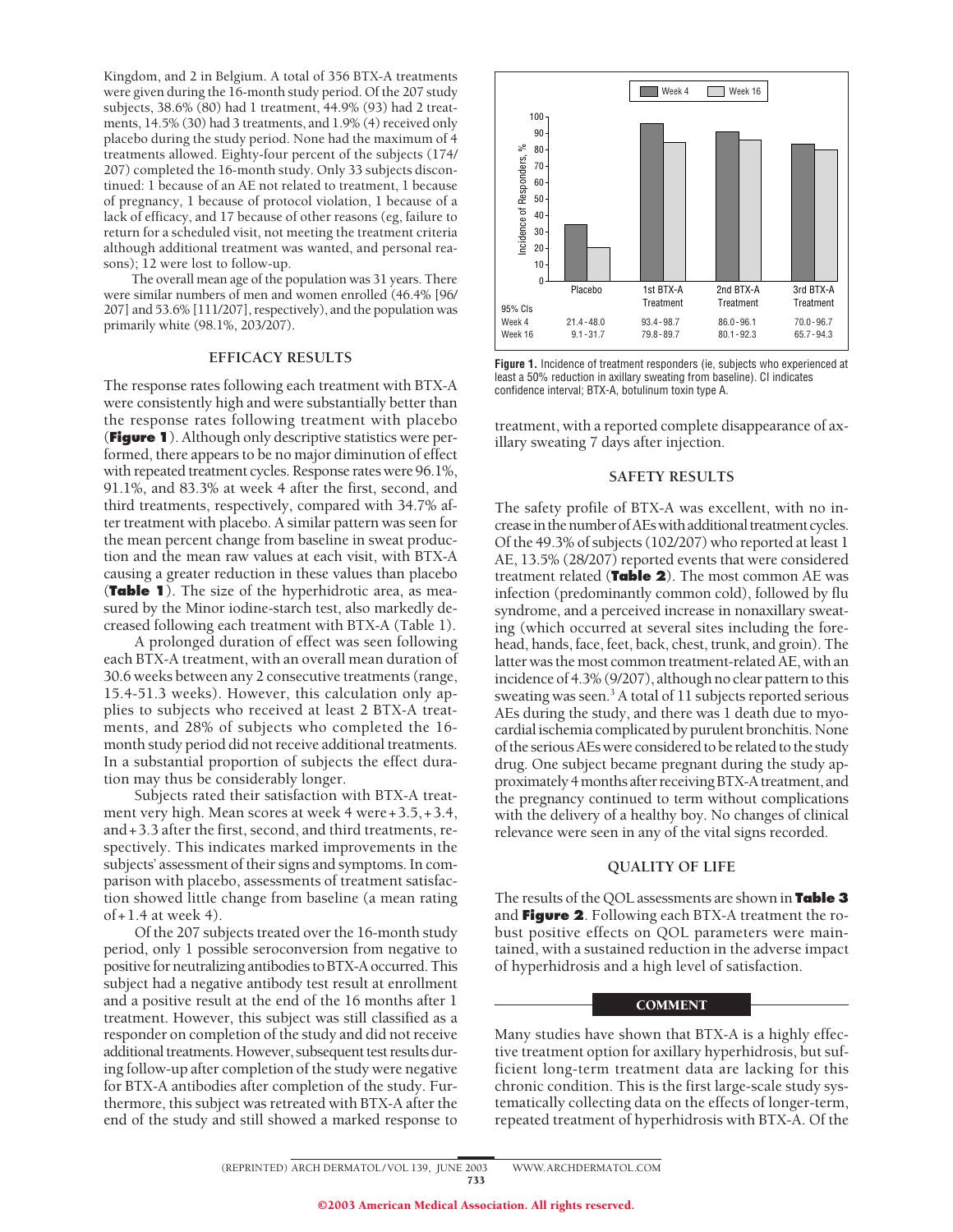#### **Table 1. Efficacy Results After Placebo Treatment and After 1, 2, and 3 BTX-A Treatments**\*

|                                         |     | <b>Sweat Production</b>            |                      |                   |              | <b>Area of Sweating</b>                         |                       |              |                                |             | Subject<br><b>Satisfaction Score</b> |  |
|-----------------------------------------|-----|------------------------------------|----------------------|-------------------|--------------|-------------------------------------------------|-----------------------|--------------|--------------------------------|-------------|--------------------------------------|--|
| <b>Responses to</b><br><b>Treatment</b> | n   | $%$ Change<br><b>From Baseline</b> | P<br>Value           | Raw Values, mg    | $\mathsf{n}$ | <b>Change From</b><br>Baseline, cm <sup>2</sup> | $\mathsf{P}$<br>Value | $\mathsf{n}$ | Raw<br>Values, cm <sup>2</sup> | $\mathbf n$ | <b>Score</b>                         |  |
| After 1 placebo treatment               |     |                                    |                      |                   |              |                                                 |                       |              |                                |             |                                      |  |
| <b>Baseline</b>                         | 49  | $\cdots$                           | $\ldots$             | $268.0 \pm 244.9$ | $\cdots$     | $\cdots$                                        | $\cdots$              | 43           | $6.5 \pm 7.5$                  | .           | $\cdots$                             |  |
| Week 4                                  | 49  | $-19.1 \pm 54.0$                   | .01                  | $173.0 \pm 157.3$ | 43           | $-1.1 \pm 9.0$                                  | .28                   | 46           | $5.7 \pm 8.7$                  | 9           | $1.4 \pm 1.5$                        |  |
| Week 16                                 | 49  | $3.2 \pm 112.7$                    | .08                  | $210.0 \pm 202.4$ | 39           | $-3.9 \pm 5.8$                                  | < .001                | 44           | $3.2 \pm 6.6$                  | 43          | $0.4 \pm 1.1$                        |  |
| After 1st BTX-A treatment               |     |                                    |                      |                   |              |                                                 |                       |              |                                |             |                                      |  |
| <b>Baseline</b>                         | 203 | $\cdots$                           | $\sim$ $\sim$        | $235.8 \pm 193.7$ | $\cdots$     |                                                 | $\cdots$              | 186          | $5.7 \pm 7.4$                  | $\cdots$    | $\cdots$                             |  |
| Week 4                                  | 203 | $-84.6 \pm 18.2$                   | < .001               | $27.4 \pm 35.2$   | 183          | $-5.7 \pm 7.4$                                  | < .001                | 200          | $0.1 \pm 0.5$                  | 72          | $3.5 \pm 0.9$                        |  |
| Week 16                                 | 203 | $-69.7 \pm 37.5$                   | < .001               | $59.3 \pm 73.0$   | 160          | $-5.8 \pm 7.4$                                  | < .001                | 174          | $0.3 \pm 1.4$                  | 178         | $2.8 \pm 1.3$                        |  |
| After 2nd BTX-A treatment               |     |                                    |                      |                   |              |                                                 |                       |              |                                |             |                                      |  |
| <b>Baseline</b>                         | 123 | $\cdots$                           | $\sim$ $\sim$ $\sim$ | $193.5 \pm 137.6$ | $\cdots$     | $\cdots$                                        | $\ldots$              | 113          | $2.1 \pm 3.7$                  | $\cdots$    | .                                    |  |
| Week 4                                  | 123 | $-80.8 \pm 25.3$                   | < .001               | $30.6 \pm 48.6$   | 93           | $-2.2 \pm 3.8$                                  | < .001                | 103          | $0.0 \pm 0.1$                  | 112         | $3.4 \pm 0.8$                        |  |
| Week 16                                 | 123 | $-66.7 \pm 80.8$                   | < .001               | $43.6 \pm 60.0$   | 79           | $-1.5 \pm 4.1$                                  | < .001                | 85           | $0.4 \pm 1.9$                  | 103         | $2.9 \pm 1.1$                        |  |
| After 3rd BTX-A treatment               |     |                                    |                      |                   |              |                                                 |                       |              |                                |             |                                      |  |
| <b>Baseline</b>                         | 30  | $\cdots$                           | $\cdots$             | $185.5 \pm 131.4$ | $\cdots$     | $\cdots$                                        | $\cdots$              | 27           | $2.5 \pm 4.4$                  | $\cdots$    |                                      |  |
| Week 4                                  | 30  | $-78.2 \pm 30.5$                   | < .001               | $37.5 \pm 56.7$   | 20           | $-1.7 \pm 4.0$                                  | < .001                | 22           | $0.0 \pm 0.1$                  | 27          | $3.3 \pm 1.0$                        |  |
| Week 16                                 | 30  | $-53.3 \pm 99.0$                   | < 0.001              | $62.3 \pm 100.9$  | 8            | $-2.0 \pm 4.0$                                  | .047                  | 9            | $0.1 \pm 0.2$                  | 20          | $1.9 \pm 2.3$                        |  |

Abbreviation: BTX-A, botulinum toxin type A.

\*Data are given as mean  $\pm$  SD unless otherwise specified.

| <b>Body System and Preferred Term</b> | <b>Total</b><br>$(n = 207)$ | <b>Placebo Treatment</b><br>$(n = 49)$ | 1st BTX-A<br><b>Treatment</b><br>$(n = 203)$ | 2nd BTX-A<br><b>Treatment</b><br>$(n = 123)$ | 3rd BTX-A<br><b>Treatment</b><br>$(n = 30)$ |
|---------------------------------------|-----------------------------|----------------------------------------|----------------------------------------------|----------------------------------------------|---------------------------------------------|
| Overall No. of AEs                    | 102 (49.3)                  | 17(34.7)                               | 78 (38.4)                                    | 29(23.6)                                     | 8(26.7)                                     |
| Common cold                           | 27(13.0)                    | 6(12.2)                                | 13(6.4)                                      | 7(5.7)                                       | 1(3.3)                                      |
| Influenza                             | 14(6.8)                     | 1(2.0)                                 | 11 $(5.4)$                                   | 3(2.4)                                       | 1(3.3)                                      |
| Sweating                              | 12(5.8)                     | 1(2.0)                                 | 9(4.4)                                       | 2(1.6)                                       | $\Omega$                                    |
| Pharyngitis                           | 11(5.3)                     | 4(8.2)                                 | 6(3.0)                                       | 1(0.8)                                       | 1(3.3)                                      |
| <b>Sinusitis</b>                      | 10(4.8)                     | 1(2.0)                                 | 7(3.4)                                       | 2(1.6)                                       | 0                                           |
| Increased coughing                    | 9(4.3)                      | 0                                      | 6(3.0)                                       | 3(2.4)                                       | $\Omega$                                    |
| Overall No. of treatment-related AEs  | 28(13.5)                    | 2(4.1)                                 | 20(9.9)                                      | 6(4.9)                                       | 1(3.3)                                      |
| Sweating                              | 9(4.3)                      |                                        | 7(3.4)                                       | 2(1.6)                                       | 0                                           |
| Pain in injection site                | 4(1.9)                      |                                        | 3(1.5)                                       | 1(0.8)                                       |                                             |
| Pain+                                 | 4(1.9)                      |                                        | 4(2.0)                                       |                                              |                                             |
| Vasodilation (hot flushes)            | 3(1.4)                      |                                        | 3(1.5)                                       |                                              |                                             |
| Stinging in injection site            | 2(1.0)                      | 1(2.0)                                 | 1(0.5)                                       |                                              |                                             |
| Muscular weakness                     | 2(1.0)                      | 0                                      | 1(0.5)                                       | 1(0.8)                                       | $\Omega$                                    |

Abbreviations: AEs, adverse events; BTX-A, botulinum toxin type A.

\*Data are given as number (percentage) of patients. The AEs were not included in the analysis by cycle if the starting date was missing. The AEs can be included in more than 1 cycle.

†Pain under clothing straps, mild ache in left shoulder, soreness in axillae, and pain in axillae in stressing situations.

207 subjects who were recruited, 174 completed the 16 month study and thus provided substantial longer-term safety and efficacy data. The results of this study demonstrated that repeated treatment with BTX-A over 16 months is safe; that BTX-A maintains its efficacy over repeated treatment cycles; and that it has a positive impact on patients' QOL. However, these results are applicable only to the formulation used (BOTOX), and not necessarily to other formulations or serotypes.

Since hyperhidrosis is a chronic condition, and the known pharmacologic properties of BTX-A indicate that the treatment effect will not be permanent, it is likely that subjects will request repeated treatments. With 96.1%, 91.1%, and 83.3% of our subjects experiencing a 50% or greater reduction in sweating after the first, second, and third treatments, we demonstrated that BTX-A reduces the amount of sweating over repeated treatments. This robust response reflects the results of previously published studies, where similar levels of response were seen following a single administration of  $BTX-A$ .<sup>3-11,17</sup> It also confirms the data of a recent report, where intradermal injections of BTX-A repeated over 3 years in a limited number of subjects with axillary and palmar hyperhidrosis were as effective as the first treatments.<sup>18</sup> However, in our study, not all subjects required additional treatment and even fewer needed more than 2 treatments; hence, the data for the second and third treatments include those whose duration of response was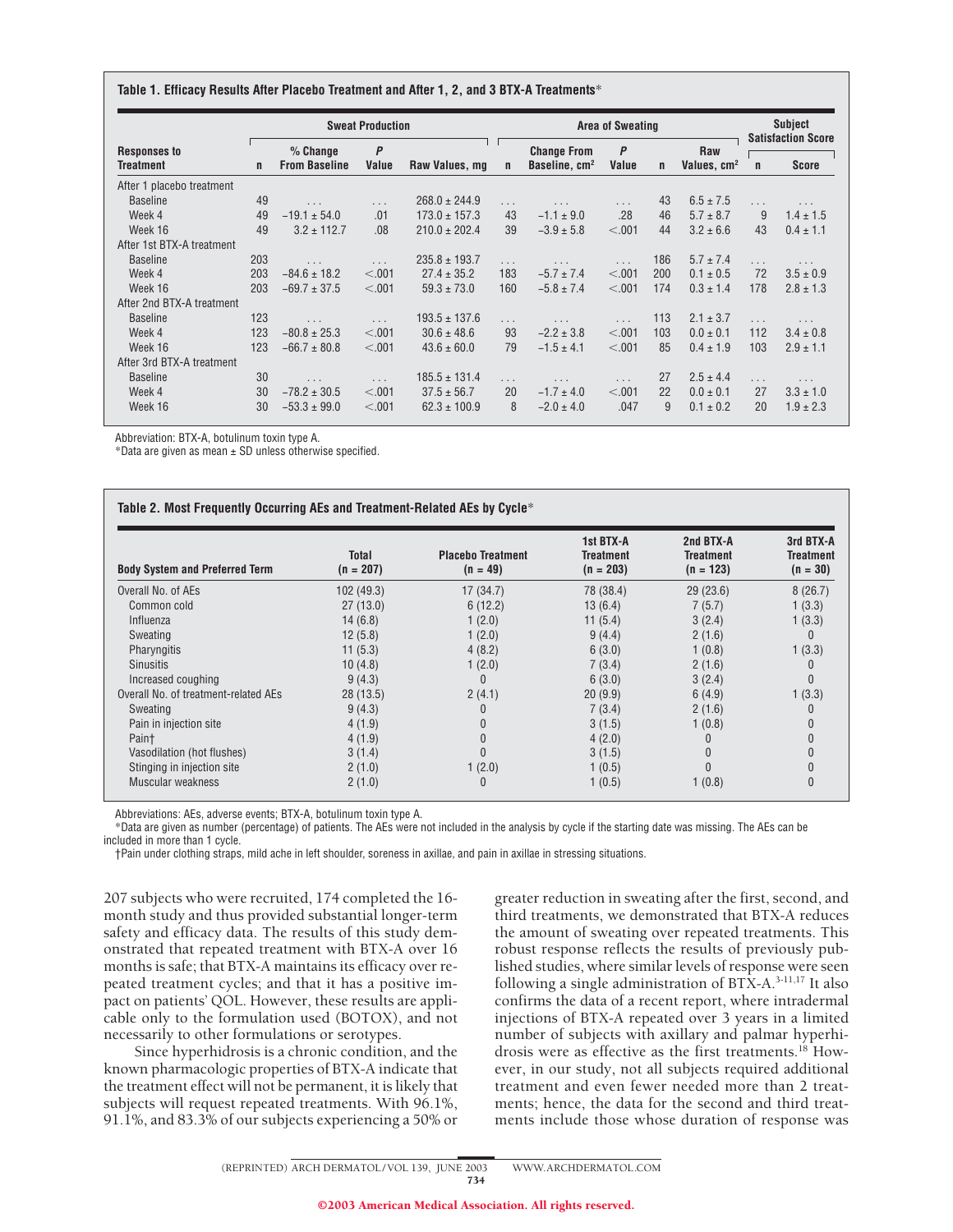#### **Table 3. Quality-of-Life Outcomes After Repeated Treatments**

|                                                                                                                                        | <b>Placebo Treatment</b> |                    | <b>1st BTX-A Treatment</b> |                |              | 2nd BTX-A Treatment | 3rd BTX-A Treatment |                    |  |
|----------------------------------------------------------------------------------------------------------------------------------------|--------------------------|--------------------|----------------------------|----------------|--------------|---------------------|---------------------|--------------------|--|
|                                                                                                                                        | $\mathsf{n}$             | Mean $(SD)$ or $%$ | $\mathsf{n}$               | Mean (SD) or % | $\mathsf{n}$ | Mean $(SD)$ or $%$  | $\mathbf n$         | Mean $(SD)$ or $%$ |  |
| Limitation score on being in public places*†                                                                                           |                          |                    |                            |                |              |                     |                     |                    |  |
| <b>Baseline</b>                                                                                                                        | 48                       | 2.4(1.2)           | 195                        | 2.1(1.3)       | 119          | 0.8(0.9)            | 30                  | 0.9(0.9)           |  |
| Week 4                                                                                                                                 | 48                       | 1.9(1.2)           | 197                        | 0.2(0.6)       | 113          | 0.2(0.6)            | 26                  | 0.2(0.4)           |  |
| Week 16                                                                                                                                | 44                       | 1.8(1.4)           | 178                        | 0.4(0.6)       | 102          | 0.4(0.7)            | 18                  | 0.7(1.0)           |  |
| Limitation score on meeting people<br>for the first time*†                                                                             |                          |                    |                            |                |              |                     |                     |                    |  |
| <b>Baseline</b>                                                                                                                        | 48                       | 2.7(1.2)           | 195                        | 2.5(1.3)       | 119          | 1.2(1.0)            | 29                  | 1.1(1.0)           |  |
| Week 4                                                                                                                                 | 48                       | 2.0(1.3)           | 196                        | 0.3(0.7)       | 113          | 0.4(0.7)            | 25                  | 0.5(0.8)           |  |
| Week 16                                                                                                                                | 44                       | 1.8(1.4)           | 178                        | 0.6(0.8)       | 101          | 0.5(0.8)            | 18                  | 1.1(1.2)           |  |
| Subjects changing clothes<br>more than twice a day‡                                                                                    |                          |                    |                            |                |              |                     |                     |                    |  |
| <b>Baseline</b>                                                                                                                        | 46                       | 78                 | 190                        | 76             | 114          | 36                  | 29                  | 38                 |  |
| Week 4                                                                                                                                 | 47                       | 68                 | 194                        | $\overline{7}$ | 113          | 5                   | 27                  | 11                 |  |
| Week 16                                                                                                                                | 42                       | 64                 | 175                        | 14             | 102          | 16                  | 17                  | 18                 |  |
| Proportion of subjects very or somewhat<br>satisfied with their ability to perform daily<br>tasks with current level of hyperhidrosis‡ |                          |                    |                            |                |              |                     |                     |                    |  |
| <b>Baseline</b>                                                                                                                        | 40                       | 18                 | 168                        | 18             | 114          | 75                  | 30                  | 60                 |  |
| Week 4                                                                                                                                 | 9                        | 44                 | 70                         | 94             | 109          | 95                  | 27                  | 85                 |  |
| Week 16                                                                                                                                | 40                       | 18                 | 170                        | 92             | 101          | 89                  | 18                  | 78                 |  |

Abbreviation: BTX-A, botulinum toxin type A.

\*Scoring system: 0 = not limited; 1 = somewhat limited; 2 = moderately limited; 3 = quite a bit limited; 4 = extremely limited.

†Data are given as mean (SD). ‡Data are given as percentage.

somewhat shorter. Although they had a good response, they may be considered a less responsive cohort. It is anticipated that treatment optimization may enhance their response in the clinical setting. There was no indication that response increased with repeated treatment.

The decrease in sweat production after each treatment indicates that disuse atrophy of the sweat glands is not occurring. This is in agreement with previous quantitative histological studies, which have shown that even after sympathectomy or in severe autonomic neuropathy with anhidrosis, there is no evidence of sweat gland atrophy.19 Thus, denervation of sweat glands, either chemically (by botulinum toxin) or by degeneration of sudomotor fibers, has no obvious influence on sweat gland morphology.

Additional treatment in this study was permitted every 16 weeks based on subject request, and although a return to 50% of the baseline value was required, complete return to the baseline value was not mandatory. This is thought to give a reasonable reflection of clinical practice, where patient request is likely to be the primary factor in the decision to retreat. However, although subsequent treatment was allowed after 16 weeks, the average time between treatments was 7 months; and in 28% of subjects who completed the study, no additional treatment was needed following their first BTX-A treatment. This indicates a much longer duration of effect in a substantial number of subjects. Although a longer duration of effect has been suggested in a recent publication<sup>20</sup> after treatment with a much higher dose of BTX-A (200 U of BTX-A per axilla, for a total dose of 400 U), these data were generated from particularly low subject numbers, with no quantitative inclusion criteria, no objective measures of treatment success, and no objective criteria for receiving additional treatments. Comparison of these data



**Figure 2.** Quality of life: satisfaction with current treatment compared with prior treatments (percentage of patients much more or somewhat more satisfied). BTX-A indicates botulinum toxin type A.

with those of our present study is therefore not appropriate, and we consider that they do not provide a foundation for recommending treatment at this dose.

The formation of neutralizing antibodies with repeated BTX-A treatments was not apparent in this study. Only 1 seroconversion from negative to positive was recorded; however, this subject remained a responder to treatment, and follow-up after completion of the study showed a negative result for BTX-A–neutralizing antibodies. Furthermore, the subject responded to subsequent treatment. This result is consistent with the low protein load of this specific BTX-A formulation, which is believed to result in a low risk of neutralizing-antibody formation.<sup>21</sup> The